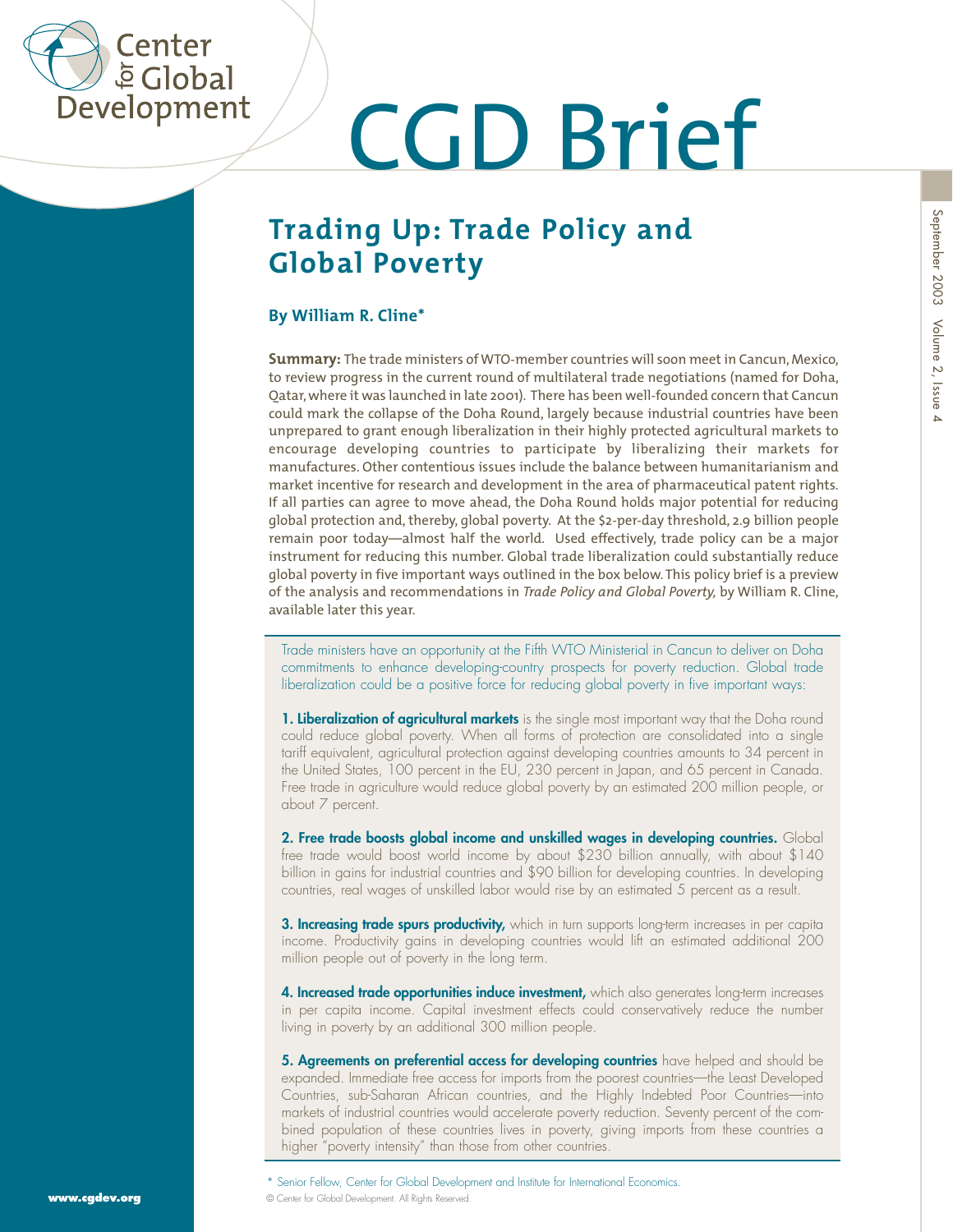#### **<sup>2</sup> Open markets increase growth and reduce poverty**

Most of the demonstrators at Seattle in 1999 thought that globalization causes poverty; most of those who will demonstrate at Cancun probably still think so. Increasingly, however, such key NGOs as Oxfam have recognized that new market opportunities from trade liberalization by industrial countries could instead be a major force for reducing poverty in developing nations. They have correctly concluded that done right, globalization reduces rather than increases poverty.

Classical economic theory says that global trade liberalization should help the world's poor. Poverty will only be reduced effectively through economic growth, and trade opportunities are key to growth. Open trade provides economies of scale for countries too small to achieve them domestically. Open trade stimulates economic growth through the diffusion of new technology and through competitive pressure that reduces the monopoly power of domestic firms that are thereby pressed to innovate rather than keep prices high to consumers (including the poor). Developing countries tend to have abundant unskilled labor and scarce capital and skilled labor. Basic trade theory says that in such countries, global trade liberalization will boost demand for exports of goods that intensively use unskilled labor, and as a consequence will boost unskilled wages relative to skilled wages and capital earnings.

The fact is that trade liberalization is a major area of unfinished business in the fight against global poverty. Recent empirical work supports this. First, the number of poor is sensitive to growth. In many Asian countries, each percentage point of additional GDP per capita reduces the number of poor by 3 percent or more. In Africa, where almost everyone is poor, and in Latin America, where the rich obtain a larger share of income, the response is more muted but still in the range of 1–2 percent poverty reduction for each percentage increase in per capita income. Second, research shows that trade is good for growth, and therefore good for the poor. The research is almost unanimous in finding that countries that obtain higher trade relative to GDP achieve higher productivity. There is more dispute about whether and by how much developing countries' own protection needs to be reduced further to spur growth, but all parties in this debate agree that developing countries will be better off if they have better access to industrial-country markets.

#### **Agriculture matters most**

One of my key findings is that liberalization of agricultural markets is the single most important way in which Doha could reduce global poverty. Three-fourths of the world's poor live in rural areas. They would benefit from increased export opportunities in world markets. The present combination of high agricultural tariffs and major subsidies in industrial countries has the effect of reducing agricultural prices on the world market by artificially limiting demand and boosting supply. Complete liberalization would raise world agricultural prices by perhaps 10 percent. The poor farmers globally would gain directly, and their gains would far outweigh the losses of the less numerous urban poor. I estimate that under reasonable assumptions free trade in agriculture would reduce global poverty by 200 million, or about 7 percent. (See Box 1 for estimations of poverty reduction in select countries associated with agricultural trade liberalization.)

The smoking-gun evidence of agricultural protection is not hard to find. The Uruguay Round of multilateral negotiations did away with agricultural quotas but left in their place "tariff-rate quotas" that kick in at prohibitive tariff rates once threshold import volumes are reached. Domestic farm subsidies of about \$50 billion annually in the EU, \$25 billion in Japan, and \$20 billion in the United States expand domestic output, reducing imports by the same amount as equivalent tariffs of about 20 percent in both the EU and the United States and 10 percent in Japan.1 I have estimated that when tariffs, tariff-rate quotas, and subsidies are all consolidated into a single tariff equivalent, agricultural protection against developing countries amounts to 34 percent in the United States, 100 percent in the EU, 230 percent in Japan, and 65 percent in Canada. This protection is simply inconsistent with a willingness to help the world's poor, especially when it is considered that the bulk of the subsidies and excess profits are received by large, often corporate, farmers in industrial countries rather than families considered poor by industrial-country standards. For example, the top recipient farm corporation in California received \$1.8 million in subsidies in 2001, and even the 100th largest recipient obtained \$430,000 in subsidies.<sup>2</sup>

Free trade and higher world prices in world agriculture would have an adverse impact on poor countries that are large net importers of food, and this effect should be taken into account in the design of official assistance policies.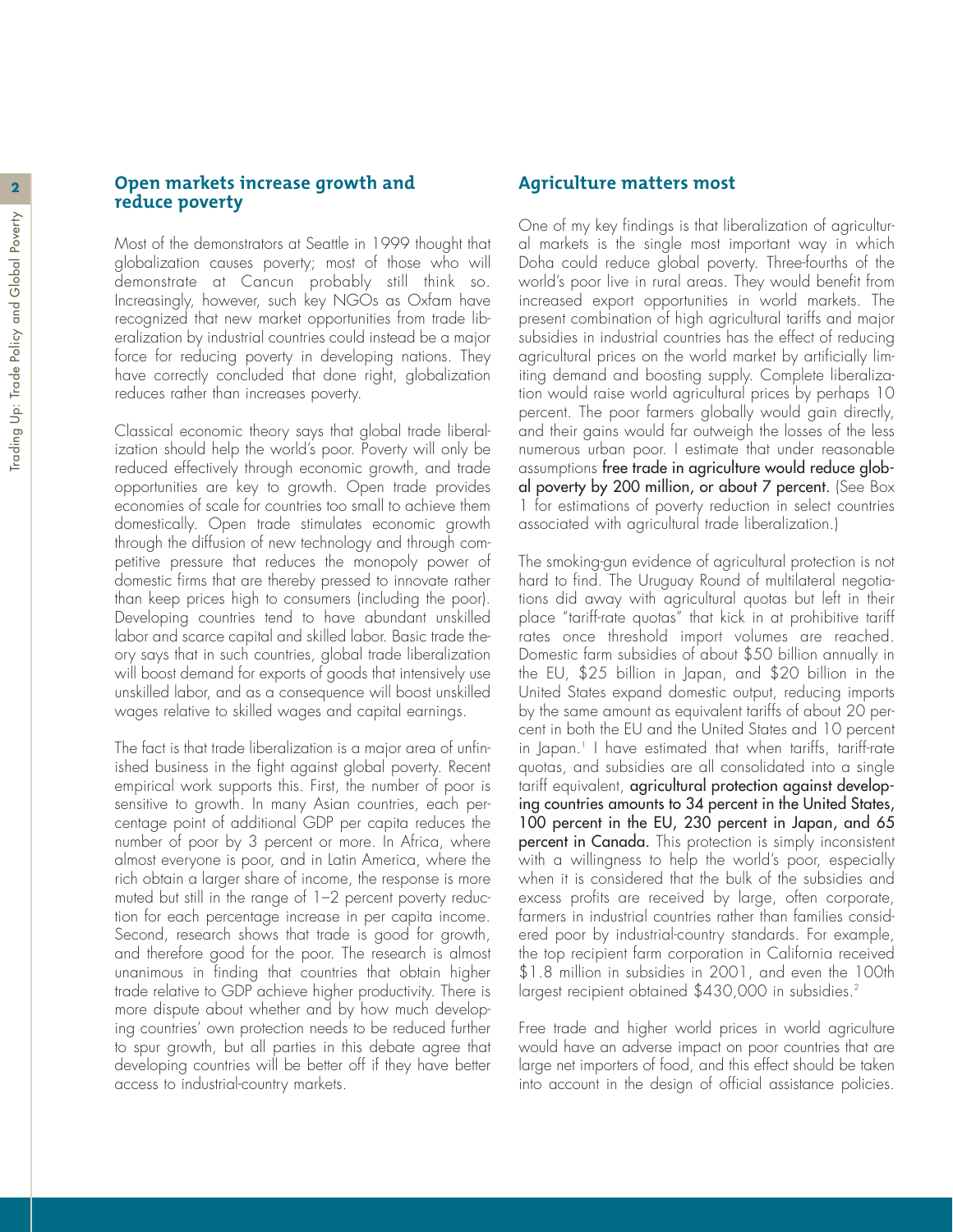#### **Box 1:** The Impact of Global Agricultural Liberalization on Poverty in Selected Countries

Millions of rural poor could be lifted out of poverty by a modest increase in world agricultural prices. Such an increase allows developing-country farmers to get better prices for their crops. Eliminating agricultural subsidies and protection in the United States, Europe, and Japan will decrease their production, raising prices on the world market and increasing the market for developing-country producers. Agricultural liberalization will affect different countries differently and the urban poor will have to pay more for food—but overall, 200 million people could be lifted out of poverty.

| <b>Country</b>    | % of poor in | % of GDP from  | <b>Change in</b> |                           |
|-------------------|--------------|----------------|------------------|---------------------------|
|                   | rural areas  | agriculture    | poverty          |                           |
|                   |              |                | <b>Percent</b>   | <b>Millions of People</b> |
| Argentina         | 13.5         | 5              | 5.4              | 0.3                       |
| <b>Bangladesh</b> | 94.0         | 25             | $-11.8$          | $-12.0$                   |
| China             | 88.9         | 16             | $-10.6$          | $-72.1$                   |
| Colombia          | 74.9         | 14             | $-9.0$           | $-1.1$                    |
| Guatemala         | 73.6         | 23             | $-9.9$           | $-0.7$                    |
| <b>India</b>      | 70.5         | 25             | $-6.8$           | $-59.2$                   |
| Indonesia         | 72.3         | 17             | $-7.1$           | $-9.9$                    |
|                   | 83.8         | $\overline{2}$ | $-14.8$          | $-2.8$                    |
| Kenya<br>Malawi   | 95.0         | 42             | $-15.2$          | $-1.3$                    |
| Mexico            | 31.9         | $\overline{4}$ | 2.0              | 0.8                       |
| Pakistan          | 72.5         | 26             | $-8.9$           | $-10.4$                   |
| <b>Tanzania</b>   | 88.3         | 45             | $-12.0$          | $-2.4$                    |
| Turkey            | 30.7         | 16             | 2.2              | 0.3                       |
| Venezuela         | 15.9         | 5              | 5.5              | 0.5                       |
| Vietnam           | 90.1         | 24             | $-15.1$          | $-6.3$                    |

Fortunately, this impact should be limited. A calculation based on a leading international trade and protection data set (GTAP5) shows that only about one-sixth of the world's poor live in countries or regions that are net importers of food, and even in this group the net food trade deficit per capita tends to be relatively small (\$5 annually—or 0.7 percent of poverty-line income—in Bangladesh, \$8 in Pakistan, \$12 in Mexico), although the levels are higher in the Middle East and North Africa (about \$75) and Eastern Europe and the former Soviet Union (about \$40).<sup>3</sup> Moreover, even within net food-importing countries, higher agricultural prices will tend to shift income from the urban to the rural sector, where the poor tend to be concentrated. In contrast, the most important countries and regions for global poverty tend to have at least modest food-trade surpluses (China, India, Indonesia, sub-Saharan Africa, and most of Latin America).

#### **Free trade boosts overall welfare and unskilled wages in developing countries**

Evaluating the effect of multilateral trade liberalization on global poverty is complex, in view of the numerous direct and indirect effects that must be taken into account. For example, reducing the tariff on textile fabric will affect the cost of the input used by producers of apparel. Similarly, production profiles after liberalization have to take into account how "factor prices" (wages, land prices, interest rates) will have changed.

**3**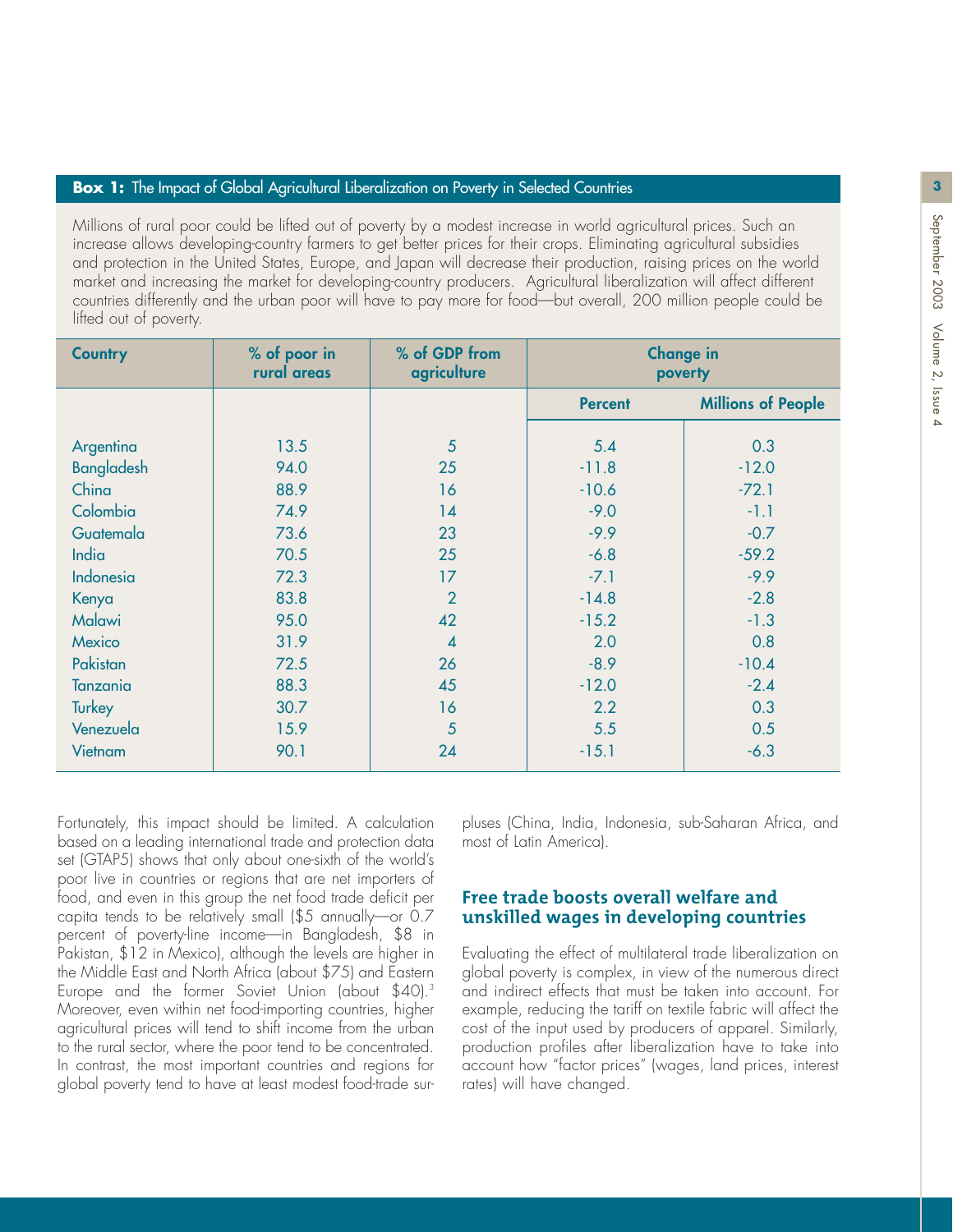**4** That said, dividing trade into 22 product groups and the world into 30 countries or regions, and applying a leading model<sup>4</sup> to 1997–98 (GTAP5) data, I estimate that **global** free trade would boost world economic welfare by about \$230 billion annually, with about \$140 billion in gains for industrial countries and \$90 billion for developing countries. For developing countries, the median estimate is that real wages of unskilled workers would rise by 5 percent as **a result.**<sup>5</sup> After applying each country's responsiveness of poverty to changes in income for the poor (noted earlier), a conservative estimate based on these "static" effects is that the result would be a reduction in global poverty by about 115 million. In a long-term "steady state" version of the model, allowing for increased capital investment in response to the new trade opportunities, the reduction in the number of poor could be as high as about 750 million, although this would require large investments, amounting to an expansion of the original capital stock by about 40 percent of developing-country GDP.

Tests with this model confirm that agriculture is the most important sector to liberalize, accounting for nearly 60 percent of welfare gains for industrial countries and over 50 percent for developing countries. Textiles and apparel are also crucial, accounting for another 12 and 8 percent of gains respectively. The latter result should ease concerns of those who fear developing countries could lose out in textile-apparel liberalization because of the loss of "quota rents." Alternative tests also show that developing countries do better to participate in global trade liberalization than to keep their own protection unchanged while industrial countries dismantle theirs. One reason is that developing countries are major customers of each other, and they tend to face higher tariffs on manufactured goods in each other's markets than they do in industrial-country markets. In the model database, developing countries currently carry out 36 percent of their trade with each other.

#### **Increasing trade spurs productivity and induces investment, reducing poverty**

The "dynamic" gains from global free trade, and the corresponding poverty reduction, could be even larger. Many argue that greater economic integration boosts productivity growth, which in turn raises income and reduces poverty. There is a rapidly growing literature on the statistical relationship between the extent of a country's trade with other nations and its growth rate and/or

level of income per capita. From this literature I have synthesized the following central parameter: a 1-percent rise in the ratio of trade (exports plus imports) to GDP has been associated with a rise of about 0.5 percent in the level of long-term per capita GDP, of which the bulk comes in the form of increased overall ("total factor") productivity rather than higher capital per worker.<sup>6</sup>

This estimate may be combined with the earlier model estimate of the impact of trade liberalization on the level of trade. Global free trade would boost the level of international trade for developing countries by an estimated 3 percent, weighting by existing trade shares, and by over 5 percent weighting by shares in global poverty. Increases in trade are above average for a number of countries with large poverty populations (including China, India, and especially Bangladesh and Pakistan).

Combining the percent increase in trade with the parameter for long-term productivity response to such an increase, setting the latter conservatively at 0.4 to reflect pure productivity gains instead of increases requiring additional capital, and then applying the results to the individual countries' poverty base yields an estimate of 200 million as the long-term reduction in the number of poor from increased productivity associated with free trade. This can be added to the number of poor lifted out of poverty by static free trade gains (115–200 million, as discussed).

As noted earlier, the trade liberalization model captures a second important dynamic effect: increased capital investment in response to new trade opportunities. After further taking account of these "steady state" effects by conservatively incorporating only half of their additional gains, I estimate that over the long term (10–20 years), free trade would lift out of poverty an estimated 650 million people globally. By 2015 this would reduce the global number in poverty by about one-third from the baseline without trade liberalization.

#### **An early harvest: free market access for poor nations**

There is an important parallel track of trade opportunity that could substantially enhance the prospects of reducing global poverty. Any multilateral trade agreement is likely to phase in liberalization over time. Immediate free access for imports from the poorest countries—the Least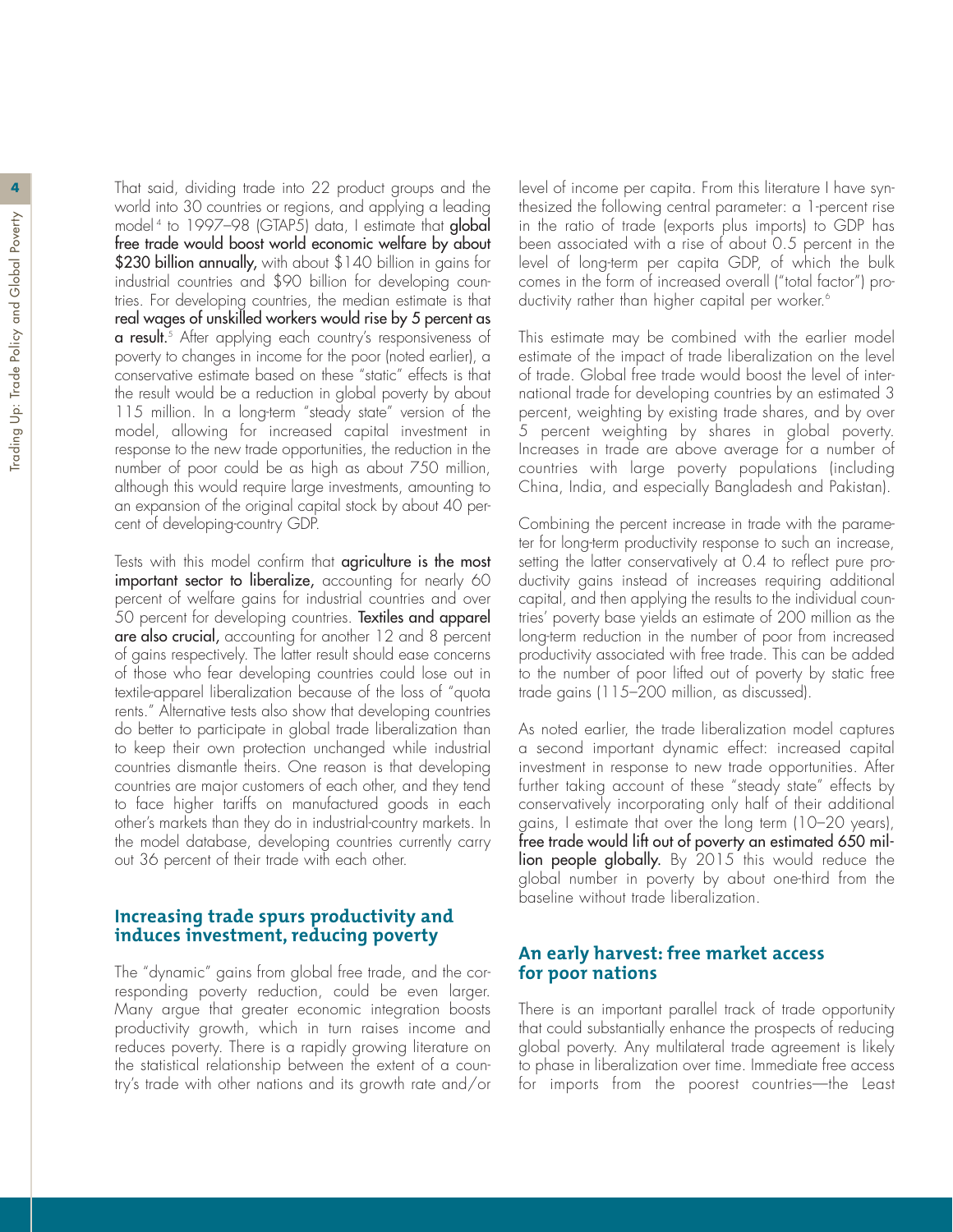Developed Countries (LDCs), sub-Saharan African (SSA) **5** and Opportunity Act (AGOA) is similarly spurring exports countries, and the Highly Indebted Poor Countries (HIPCs)—into markets of industrial countries would accelerate the poverty reduction impact. These groupings account for 64 countries with a combined population of 1 billion, of whom 715 million live in poverty.

The "poverty intensity" of industrial-country imports from these countries is 64 percent on a head count basis and 45 percent on an income share basis. The "poverty intensity" of imports from a group of countries may be estimated by weighting imports from each country either by the "head count" fraction of households in poverty or by the fraction of income received by the poor in the country. Where income is unequally distributed, the income share measure will tend to be considerably lower than the head count measure. The maximum possible poverty intensity would be 100 percent on both measures for a country where the entire population is poor and all income goes to the poor. So in this case, weighting by industrial-country imports, these countries have an average of 64 percent head count poverty incidence and an average of 45 percent of total income in the country going to the poor. In contrast, industrial-country imports from developing countries more generally have a poverty intensity of just 32 percent on a head count basis and only 8 percent on an income share basis. If industrial countries are to use the trade instrument in a more focused way to reduce global poverty, granting special market access to these low-income country groupings is a relatively efficient way to do so.

Preferential access for developing countries has tended to develop a bad reputation because of the meager effects of the Generalized System of Preferences regimes, which typically cut off a country's special access when its exports into the market reach a threshold reflecting competitive capacity, and which also typically exclude sensitive sectors such as textiles, apparel, and important agricultural goods. There is evidence, however, that the more recent preferential regimes that are more intensively focused on poor countries have succeeded in boosting their exports. Statistical tests in my forthcoming study suggest that after controlling for other influences, countries have achieved extra export growth of as much as 7–8 percent annually from being members of the US Caribbean Basin Initiative or the EU's Lome-Cotonou arrangement, and of about 2 percent annually for Andean Trade Preference Act members. There are some signs that the recent Africa Growth

from sub-Saharan Africa to the United States.

At Cancun and in the next phase of the Doha Round, industrial countries could provide an "early harvest" for what is supposed to be the "development round" by committing to prompt extension of free market access to the LDCs, HIPCs, and SSA. This would include eliminating the "carve-out" impediments in existing arrangements (e.g., accelerating inclusion of key agricultural goods in the Everything But Arms and liberalizing textile-apparel rules of origin in AGOA). An important start would be for the United States to substantially extend the life span, and liberalize the conditions, of the African Growth and Opportunity Act regime, and to further invigorate it by granting a 10-year exemption from US corporate tax for firms making direct investments in sub-Saharan Africa.<sup>7</sup>

Meaningful preferential initiatives for poor countries should not be discouraged on grounds that they would divert trade from other developing countries, simply because the magnitudes are too small to worry about. In particular, the LDCs, HIPCs, and SSA countries combined represent only about 6 percent of total imports from developing countries for the United States, 8 percent for the EU, and 4 percent for Japan. Nor should the argument that their new-found preferences would soon erode from general Doha liberalization serve to block such initiatives. Immediate implementation of free access for poor countries would give them an important head start on the broader liberalization timetable.

#### **Delivering on Doha's promise**

Near-term collapse of the Doha Round appears to have been averted by a mid-August 2003 agreement between the United States and the European Union providing for a greater commitment to liberalizing agriculture. The most concrete provision is apparently a ceiling for subsidies at 5 percent of agricultural sector output. The extent of the commitment to removing agricultural tariff-rate quotas and phasing down agricultural tariffs is unclear, however, and developing-country spokespersons have tended to react skeptically to the proposal. At the same time, the US and EU have also made proposals calling for relatively deep reductions in tariffs on manufactured goods. It is not unduly difficult for them to suggest such reductions, considering that—at least outside of textiles and apparel—their average manufacturing tariffs are already low at about 2 percent for the United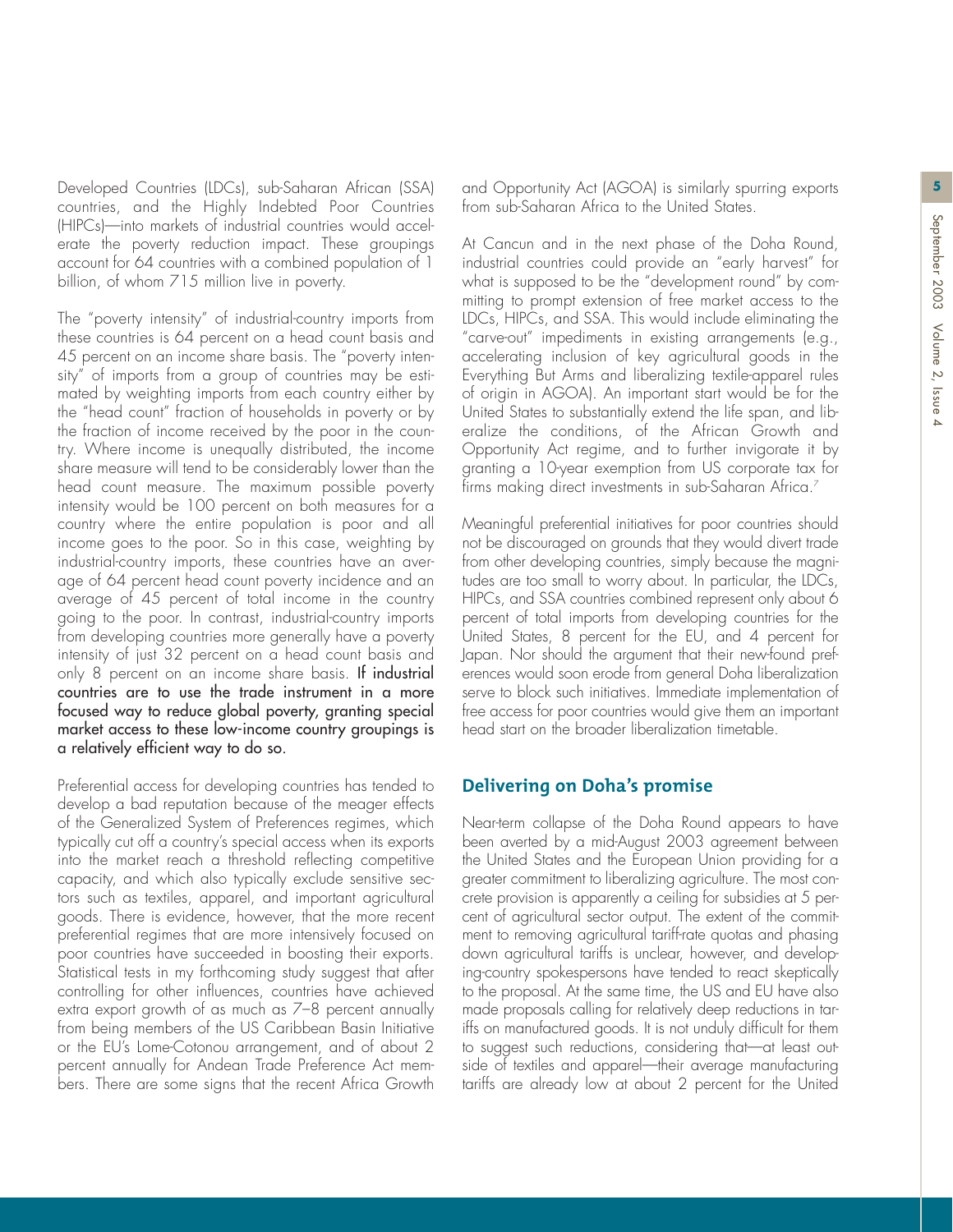States and 3 percent for the EU. So far, then, the deal offered by industrial countries appears to give up relatively little in the key area of agriculture and to ask for rather a lot in the way of cuts in tariffs on manufactures by developing countries (not to mention other requests, including the tightening of patent and investment rules).

If unwillingness to go much further on agriculture, or any of a number of other contentious issues in the Doha Round, were to cause the round to fail, numerous countries would likely pursue individual Free Trade Agreements (FTAs). This more balkanized version of global integration would be a poor second best to multilateral liberalization. FTAs would tend to involve prolonged periods of sequential negotiations with a queue of individual countries, and would tend toward more lopsided bargaining power between the big industrial-country side of the FTA (the US or EU, for example) and the aspiring developing-country partner (such as Chile or Morocco). One of the advantages of multilateral negotiations for developing countries is precisely that by negotiating together rather than singly, they can better neutralize the monopoly bargaining power of a large industrial country that is to some extent unavoidable in separate FTAs.

Ultimately the Doha bargain will need to include:

■ more forceful liberalization of agriculture and agricultural subsidies

- a deep cut in remaining manufacturing goods tariffs (including on textiles and apparel)
- avoidance of any rollback on the commitment to phase out the Multi-Fiber Arrangement quotas by 2005
- a commitment by at least the more advanced developing countries to adopt cuts in their own tariff and non-tariff barriers, even if over a longer phase-in period (and/or with higher terminal tariffs) than for industrial countries

Ideally it would also include an early harvest of free market access for the lowest-income countries, as outlined. It should be possible for World Trade Organization members once again to accomplish a major successful liberalization of global trade, as they have done in past rounds, even though at times during the course of negotiations the chances of agreement have seemed bleak. If the Doha Round can be completed in a fashion that lives up to its designation as the Development Round, a major opportunity for spurring global growth and reducing global poverty will have been seized. Hundreds of millions of people in developing countries could be lifted out of poverty by a decisive move toward global free trade. Much hard work remains to be done in the negotiations, however, before this potential can begin to be realized.

#### **Notes**

- 1 The often cited OECD figure of about \$350 billion includes far more than subsides, in particular the effect of tariffs and tariff-rate quotas in boosting prices that domestic consumers must pay.
- Environmental Working Group (www.ewg.org).
- 3 The Global Trade, Assistance, and Production database maintained at Purdue University (www.gtap.org).
- 4 The computable general equilibrium model is that prepared by Glenn Harrison, Thomas Rutherford, and David Tarr (see *Economic Journal,* no. 107, 1997).
- 5 Unskilled real wages would also rise in the United States and the EU (by about 1 percent) and other industrial countries. This result suggests that the overall welfare gains from free trade more than offset any relative erosion for this "scarce factor" in industrial countries.
- 6 A great deal of careful statistical work has gone into ensuring that the measurements properly take account of the direction of causation. Higher incomes may also boost relative demand for imports.
- 7 See William R. Cline, "Trading Up: Strengthening AGOA's Development Potential," CGD Brief, vol. 2, issue 3, June 2003 (Washington, DC: Center for Global Development).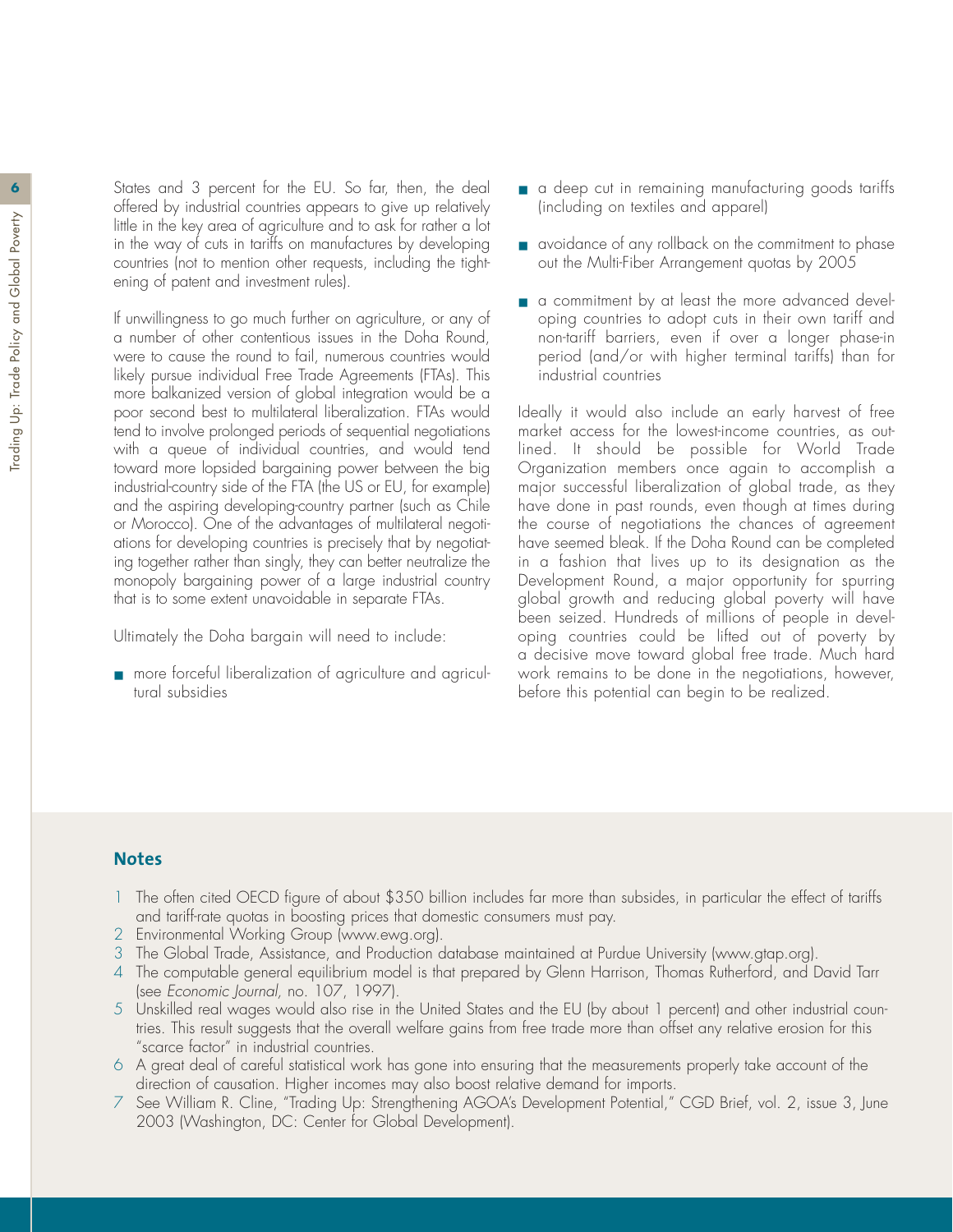**7**

#### **Additional CGD Briefs can be found at www.cgdev.org**

#### **Trading Up: Strengthening AGOA's Development Potential**

By William R. Cline<br>June 2003 Volume 2, Issue 3

#### **The Millennium Challenge Account: Soft Power or Collateral Damage?**

By Steve Radelet and Sheila Herrling April 2003 Volume 2, Issue 2

#### **From Promise to Performance: How Rich Countries Can Help Poor Countries Help Themselves**

By Nancy Birdsall and Michael Clemens Volume 2, Issue 1

#### **Beyond TRIPS: A New Global Patent Regime**

By Jean Olson Lanjouw August 2002 Volume 1, Issue 3

#### **How Much GO in AGOA?**

By Amar Hamoudi June 2002 Volume 1, Issue 2

#### **Delivering on Debt Relief**

By Nancy Birdsall and Brian Deese March 2002 Volume 1, Issue 1